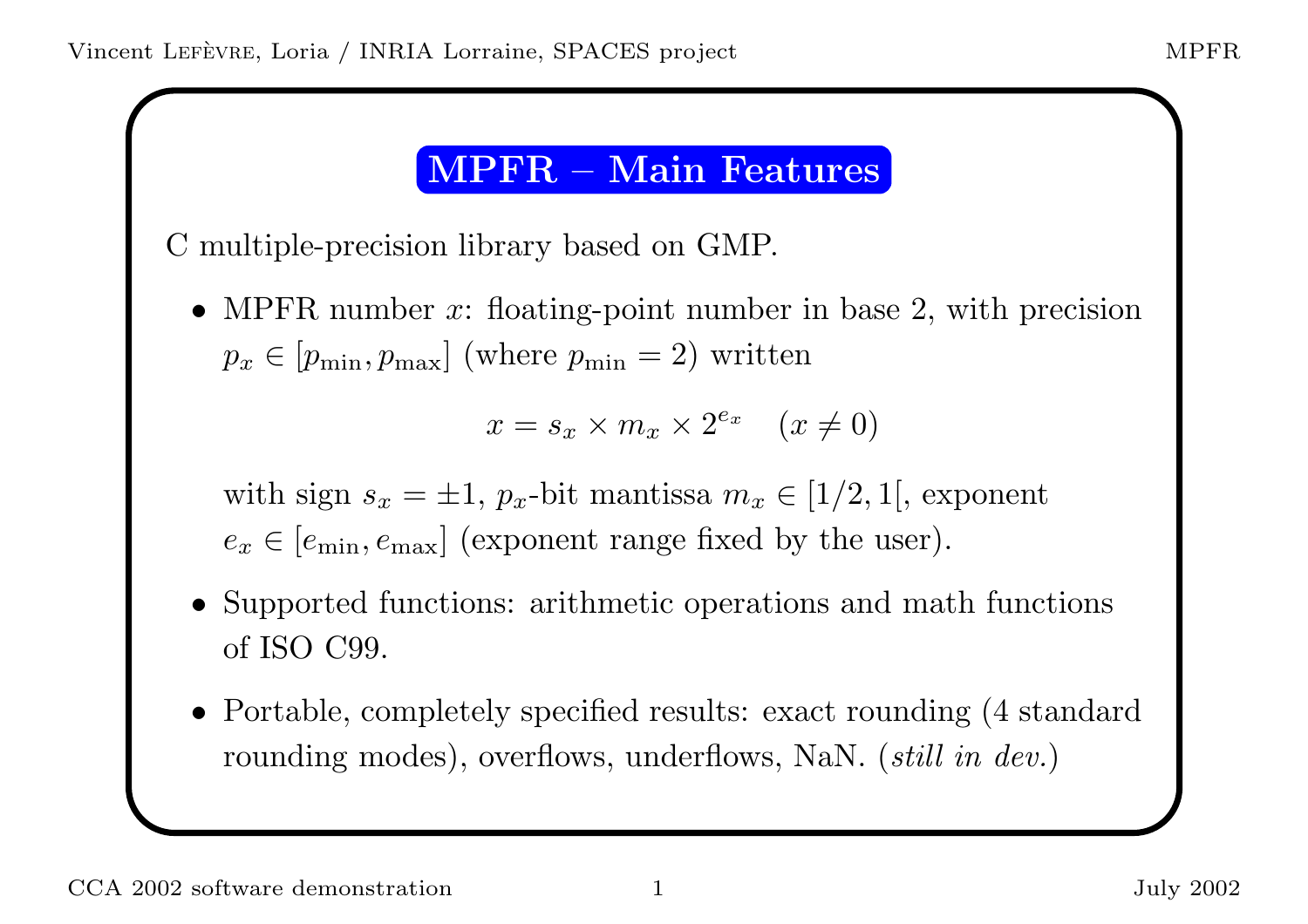### **Consequences**

- Reproducible and accurate results (exact rounding).
- Proofs of algorithms or bounds on results. Interval arithmetic (directed rounding modes), e.g. with MPFI.
- Test other implementations / emulate other arithmetics (except subnormals). See example.

Efficiency:

- The precision can be chosen by the user (e.g. increased dynamically).
- Very fast routines from GMP.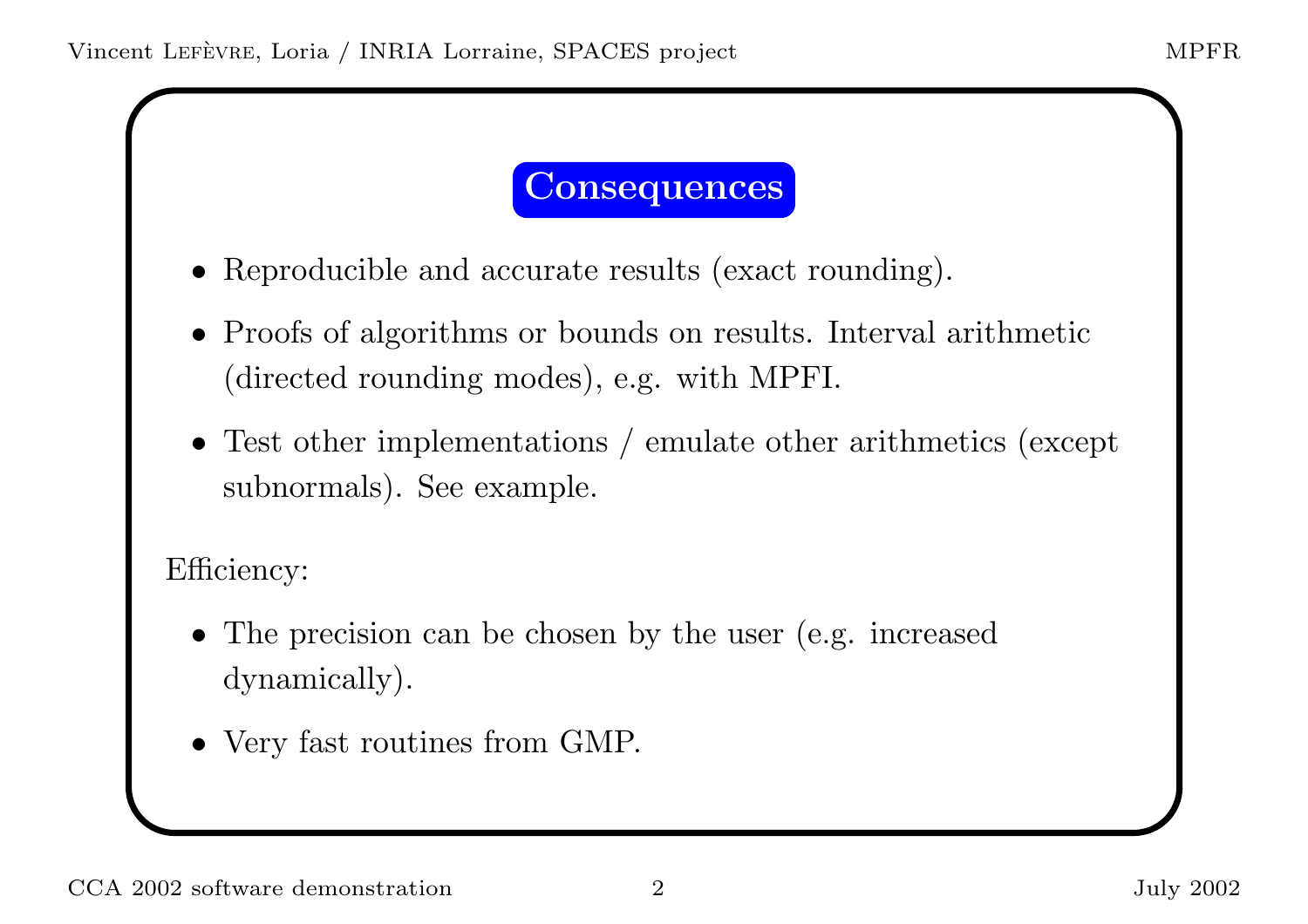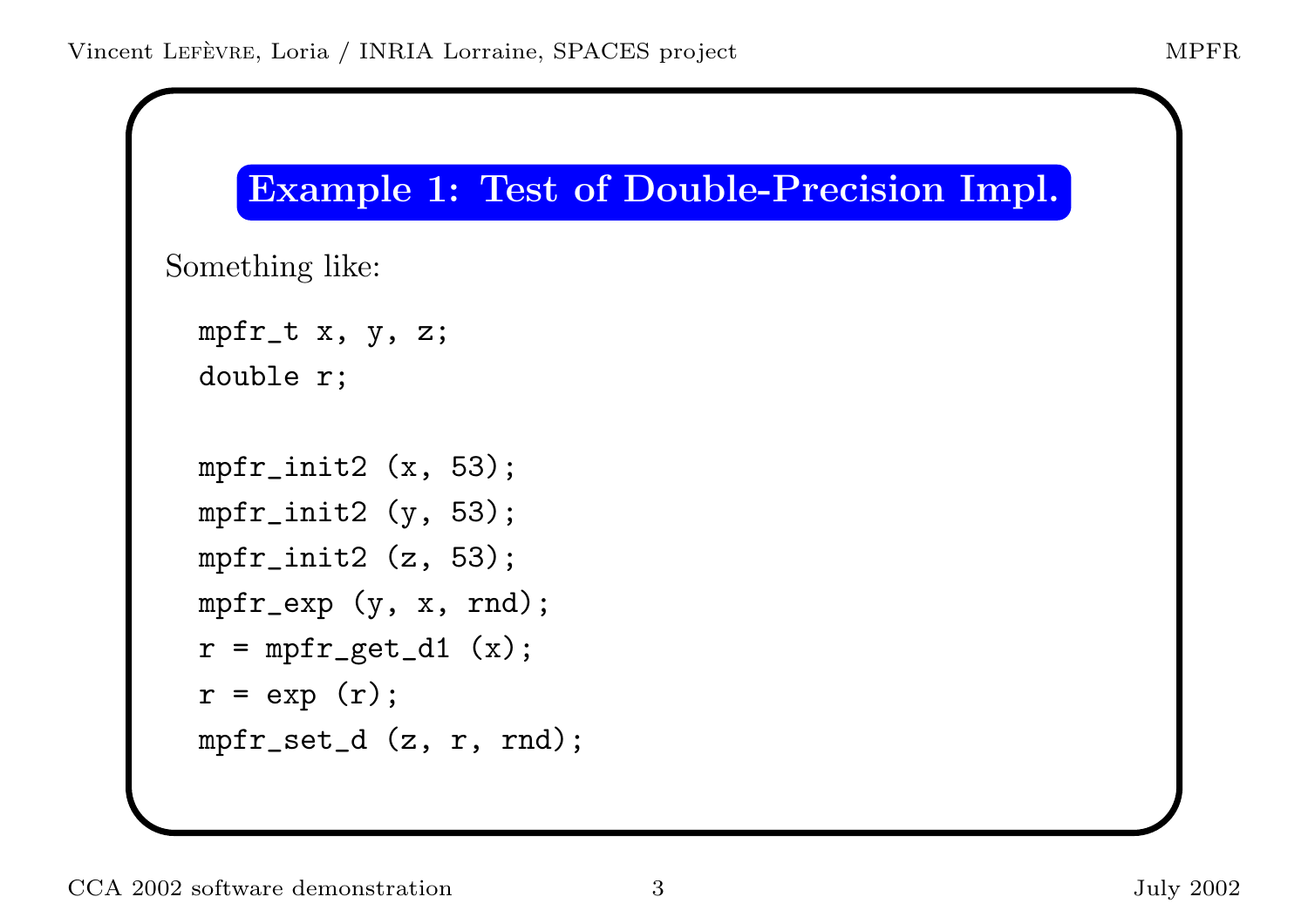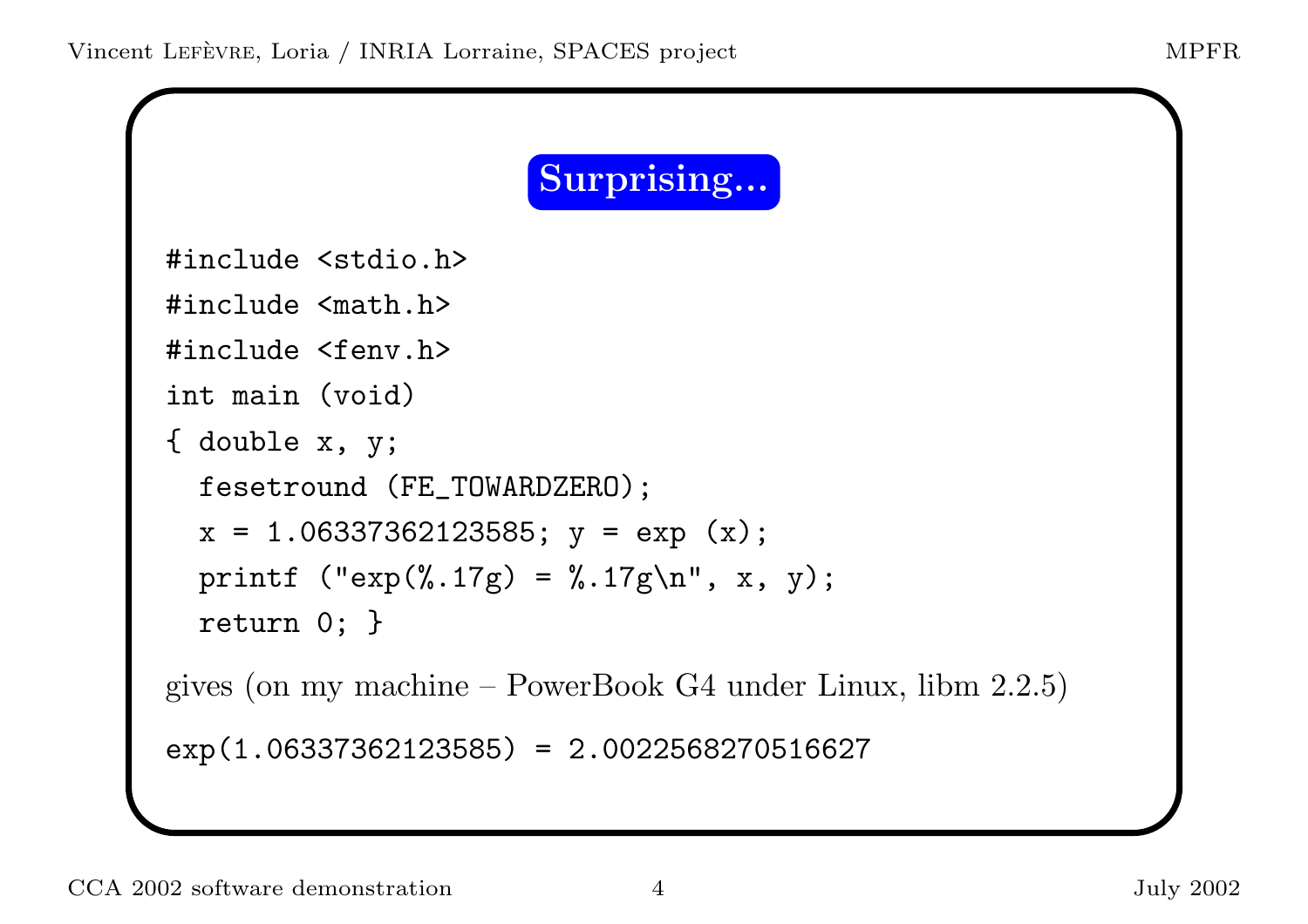## Example 2: Rump's Polynomial

$$
f(a,b) = 333.75b^{6} + a^{2} (11a^{2}b^{2} - b^{6} - 121b^{4} - 2) + 5.5b^{8} + \frac{a}{2b}
$$

with  $a = 77617.0$  and  $b = 33096.0$ .

On an IBM 370:

Single precision: 1.172603 Double precision: 1.1726039400531 Extended precision: 1.172603940053178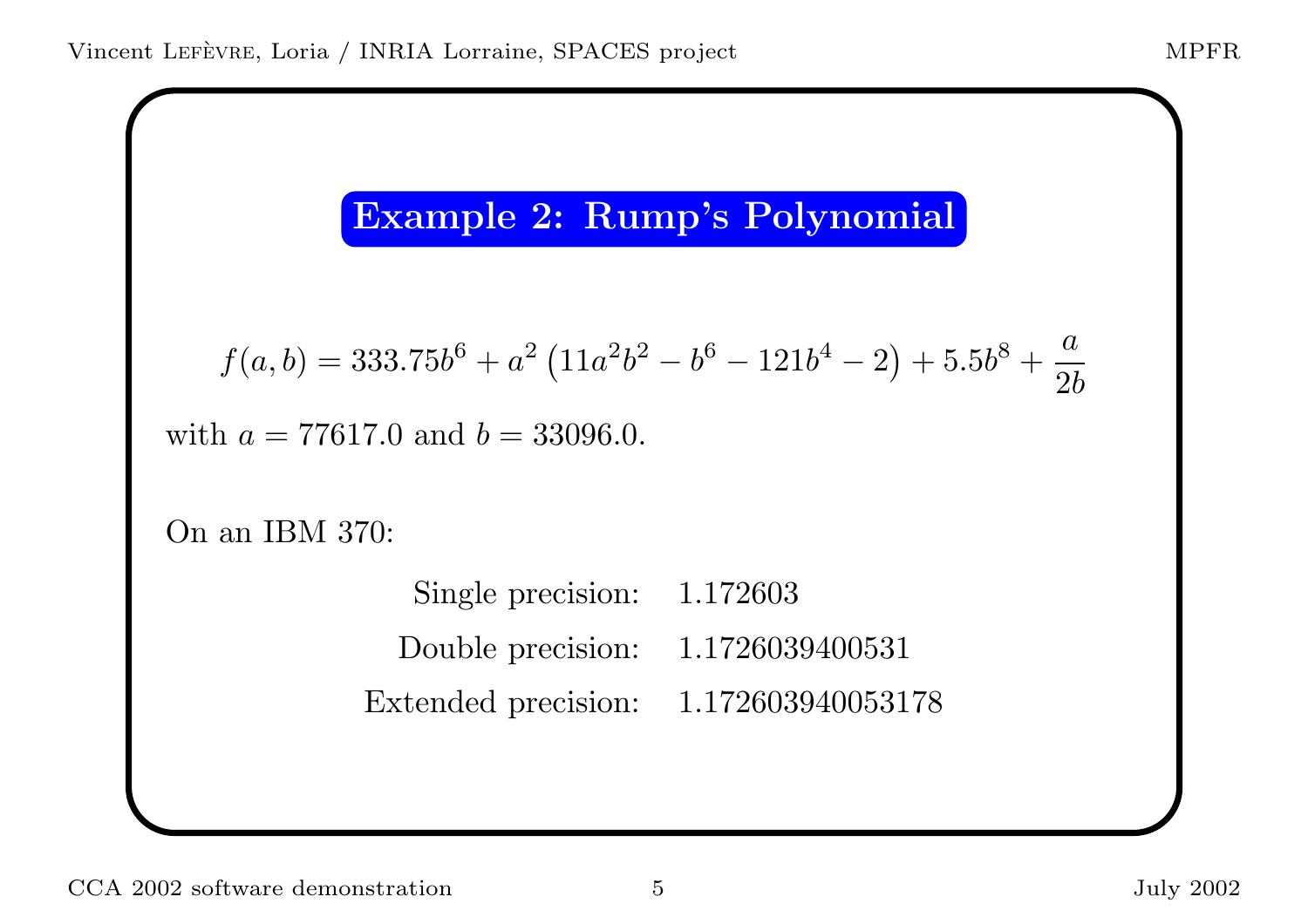# Example <sup>3</sup> (Jean-Michel Muller)

$$
\begin{cases}\nu_0 = 2 \\
u_1 = -4 \\
u_{n+1} = 111 - \frac{1130}{u_n} + \frac{3000}{u_n u_{n-1}}\n\end{cases}
$$
\n•  $u_n$  converges to 6\n
$$
\left(u_n = \frac{4 \times 5^{n+1} - 3 \times 6^{n+1}}{4 \times 5^n - 3 \times 6^n}\right)
$$
\n• on any machine  $u_n$  seems to converge to 100 very quickly.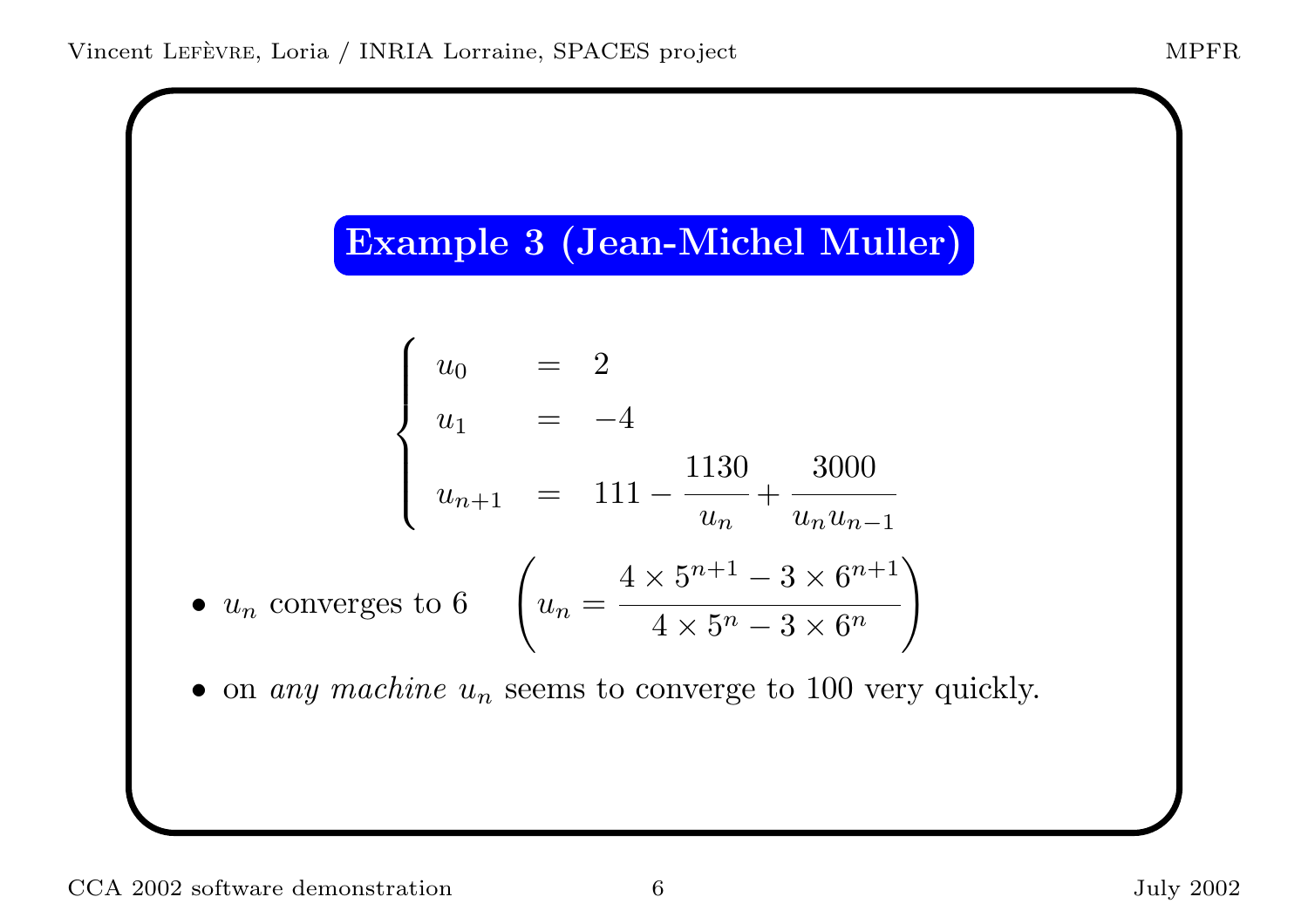# Example <sup>4</sup> (Jean-Michel Muller)

$$
\begin{cases}\nx_0 = 1.510005072136258 \\
x_n = f(x_{n-1}) \text{ with } f(x) = \frac{3x^4 - 20x^3 + 35x^2 - 24}{4x^3 - 30x^2 + 70x - 50}\n\end{cases}
$$